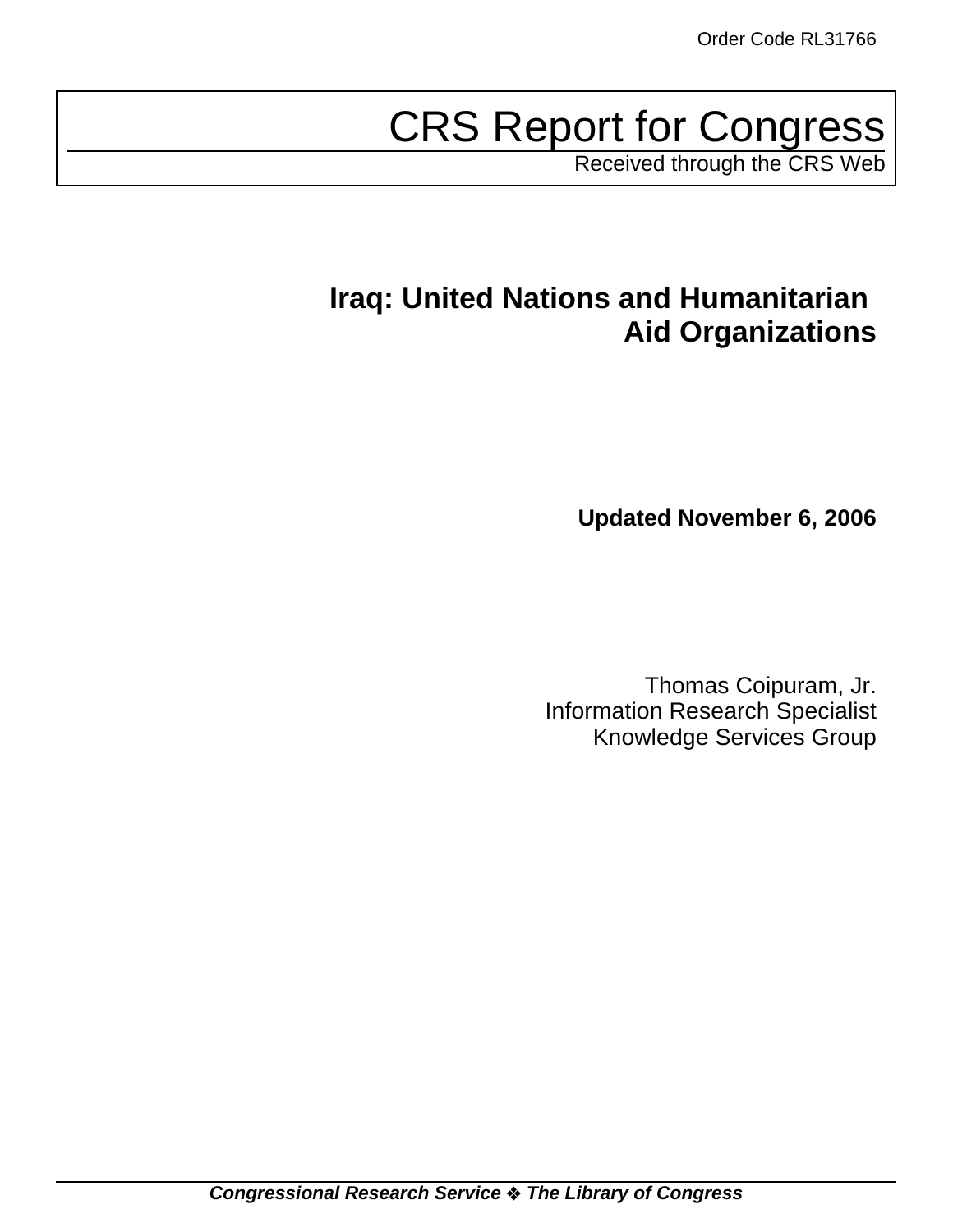| <b>Report Documentation Page</b>                                                                                                                                                                                                                                                                                                                                                                                                                                                                                                                                                                                                                                                                                                                                                                                                                                   |                             |                              |                               | Form Approved<br>OMB No. 0704-0188                 |                           |  |
|--------------------------------------------------------------------------------------------------------------------------------------------------------------------------------------------------------------------------------------------------------------------------------------------------------------------------------------------------------------------------------------------------------------------------------------------------------------------------------------------------------------------------------------------------------------------------------------------------------------------------------------------------------------------------------------------------------------------------------------------------------------------------------------------------------------------------------------------------------------------|-----------------------------|------------------------------|-------------------------------|----------------------------------------------------|---------------------------|--|
| Public reporting burden for the collection of information is estimated to average 1 hour per response, including the time for reviewing instructions, searching existing data sources, gathering and<br>maintaining the data needed, and completing and reviewing the collection of information. Send comments regarding this burden estimate or any other aspect of this collection of information,<br>including suggestions for reducing this burden, to Washington Headquarters Services, Directorate for Information Operations and Reports, 1215 Jefferson Davis Highway, Suite 1204, Arlington<br>VA 22202-4302. Respondents should be aware that notwithstanding any other provision of law, no person shall be subject to a penalty for failing to comply with a collection of information if it<br>does not display a currently valid OMB control number. |                             |                              |                               |                                                    |                           |  |
| <b>1. REPORT DATE</b><br>06 NOV 2006                                                                                                                                                                                                                                                                                                                                                                                                                                                                                                                                                                                                                                                                                                                                                                                                                               | 2. REPORT TYPE<br>N/A       |                              |                               | <b>3. DATES COVERED</b>                            |                           |  |
| <b>4. TITLE AND SUBTITLE</b>                                                                                                                                                                                                                                                                                                                                                                                                                                                                                                                                                                                                                                                                                                                                                                                                                                       |                             |                              |                               | 5a. CONTRACT NUMBER                                |                           |  |
| Iraq: United Nations and Humanitarian Aid Organizations                                                                                                                                                                                                                                                                                                                                                                                                                                                                                                                                                                                                                                                                                                                                                                                                            |                             |                              |                               | <b>5b. GRANT NUMBER</b>                            |                           |  |
|                                                                                                                                                                                                                                                                                                                                                                                                                                                                                                                                                                                                                                                                                                                                                                                                                                                                    |                             |                              |                               | 5c. PROGRAM ELEMENT NUMBER                         |                           |  |
| 6. AUTHOR(S)                                                                                                                                                                                                                                                                                                                                                                                                                                                                                                                                                                                                                                                                                                                                                                                                                                                       |                             |                              |                               | 5d. PROJECT NUMBER                                 |                           |  |
|                                                                                                                                                                                                                                                                                                                                                                                                                                                                                                                                                                                                                                                                                                                                                                                                                                                                    |                             |                              |                               | <b>5e. TASK NUMBER</b>                             |                           |  |
|                                                                                                                                                                                                                                                                                                                                                                                                                                                                                                                                                                                                                                                                                                                                                                                                                                                                    |                             |                              |                               | 5f. WORK UNIT NUMBER                               |                           |  |
| 7. PERFORMING ORGANIZATION NAME(S) AND ADDRESS(ES)<br><b>Congressional Research Service The Library of Congress 101</b><br>Independence Ave, SE Washington, DC 20540-7500                                                                                                                                                                                                                                                                                                                                                                                                                                                                                                                                                                                                                                                                                          |                             |                              |                               | 8. PERFORMING ORGANIZATION<br><b>REPORT NUMBER</b> |                           |  |
| 9. SPONSORING/MONITORING AGENCY NAME(S) AND ADDRESS(ES)                                                                                                                                                                                                                                                                                                                                                                                                                                                                                                                                                                                                                                                                                                                                                                                                            |                             |                              |                               | 10. SPONSOR/MONITOR'S ACRONYM(S)                   |                           |  |
|                                                                                                                                                                                                                                                                                                                                                                                                                                                                                                                                                                                                                                                                                                                                                                                                                                                                    |                             |                              |                               | 11. SPONSOR/MONITOR'S REPORT<br>NUMBER(S)          |                           |  |
| 12. DISTRIBUTION/AVAILABILITY STATEMENT<br>Approved for public release, distribution unlimited                                                                                                                                                                                                                                                                                                                                                                                                                                                                                                                                                                                                                                                                                                                                                                     |                             |                              |                               |                                                    |                           |  |
| <b>13. SUPPLEMENTARY NOTES</b>                                                                                                                                                                                                                                                                                                                                                                                                                                                                                                                                                                                                                                                                                                                                                                                                                                     |                             |                              |                               |                                                    |                           |  |
| 14. ABSTRACT                                                                                                                                                                                                                                                                                                                                                                                                                                                                                                                                                                                                                                                                                                                                                                                                                                                       |                             |                              |                               |                                                    |                           |  |
| <b>15. SUBJECT TERMS</b>                                                                                                                                                                                                                                                                                                                                                                                                                                                                                                                                                                                                                                                                                                                                                                                                                                           |                             |                              |                               |                                                    |                           |  |
| 16. SECURITY CLASSIFICATION OF:                                                                                                                                                                                                                                                                                                                                                                                                                                                                                                                                                                                                                                                                                                                                                                                                                                    | 17. LIMITATION OF           | 18. NUMBER                   | 19a. NAME OF                  |                                                    |                           |  |
| a. REPORT<br>unclassified                                                                                                                                                                                                                                                                                                                                                                                                                                                                                                                                                                                                                                                                                                                                                                                                                                          | b. ABSTRACT<br>unclassified | c. THIS PAGE<br>unclassified | <b>ABSTRACT</b><br><b>SAR</b> | OF PAGES<br>11                                     | <b>RESPONSIBLE PERSON</b> |  |

**Standard Form 298 (Rev. 8-98)**<br>Prescribed by ANSI Std Z39-18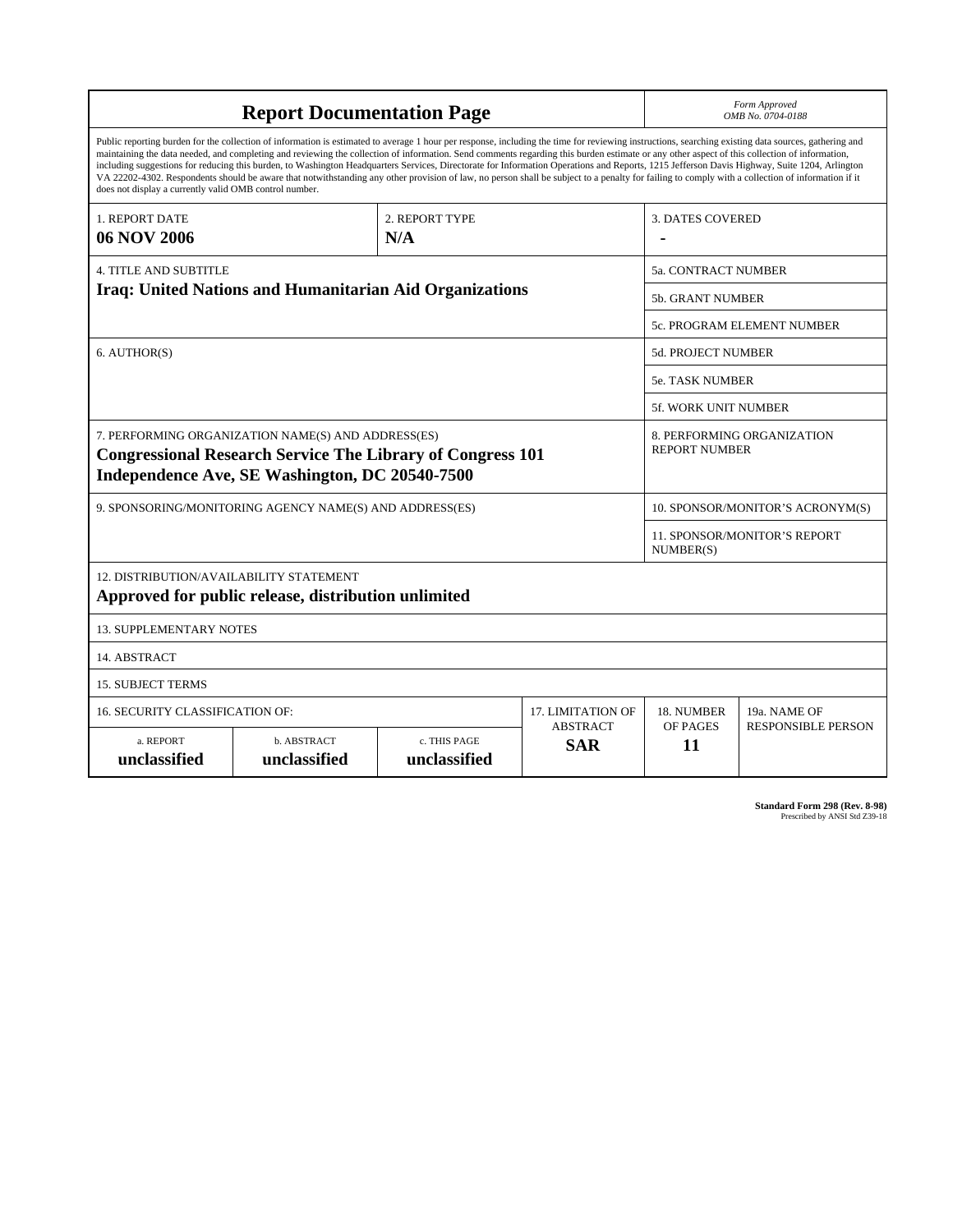## Iraq: United Nations and Humanitarian Aid Organizations

### **Summary**

The war with Iraq (Operation Iraqi Freedom), which began on March 19, 2003, to overthrow Saddam Hussein and change the regime was accomplished when the Iraqi regime fell on April 9, 2003. On June 28, 2004, the U.S.-led coalition transferred full sovereignty to the Iraqi interim government, and the Iraqi government is now running the day-to-day operations of the country.

During the past year, elections were held in Iraq for a transitional National Assembly on January 30, 2005, and a permanent constitution was adopted on October 15, 2005. On December 15, 2005, elections were held for a permanent (four year) national assembly. Prime Minister Nouri al-Maliki named and won approval of a 39-member cabinet on May 20, 2006.

This report provides an annotated list of U.N. agencies that are involved in Iraq, key U.S. government agencies, and a sample list of major international and U.S. based aid organizations that are providing humanitarian assistance to Iraq. Internet links to the U.N. agencies and humanitarian aid organizations are also provided. For detailed discussion on humanitarian and reconstruction assistance in Iraq, see CRS Report RL31833, *Iraq: Recent Developments in Reconstruction Assistance*, by Curt Tarnoff. This report will be updated as events warrant.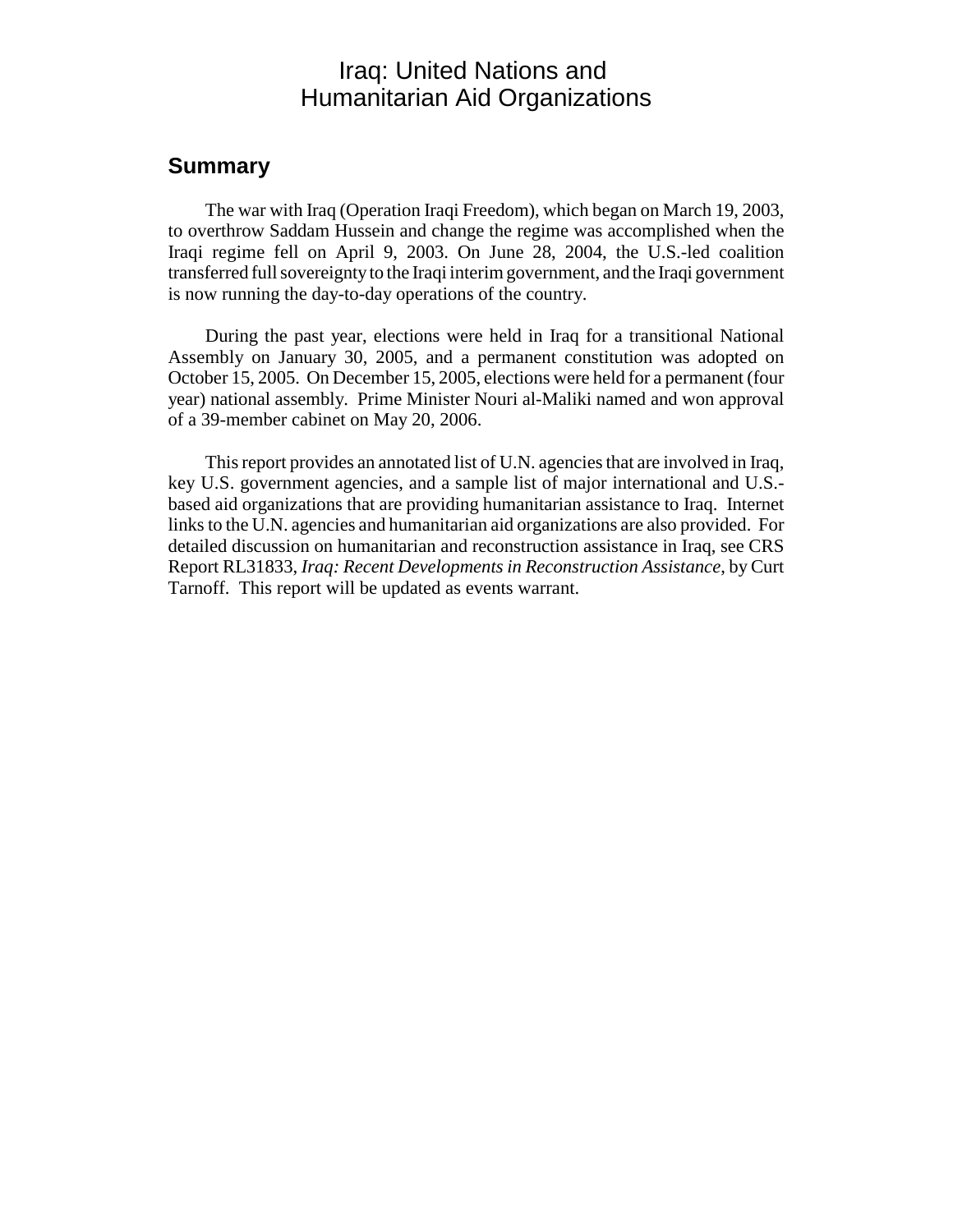## **Contents**

| Other U.N. Agencies — Iraq $\ldots \ldots \ldots \ldots \ldots \ldots \ldots \ldots \ldots \ldots \ldots \ldots \ldots$ |
|-------------------------------------------------------------------------------------------------------------------------|
|                                                                                                                         |
| Selected Major International and Nongovernmental Organizations — Iraq  6                                                |
|                                                                                                                         |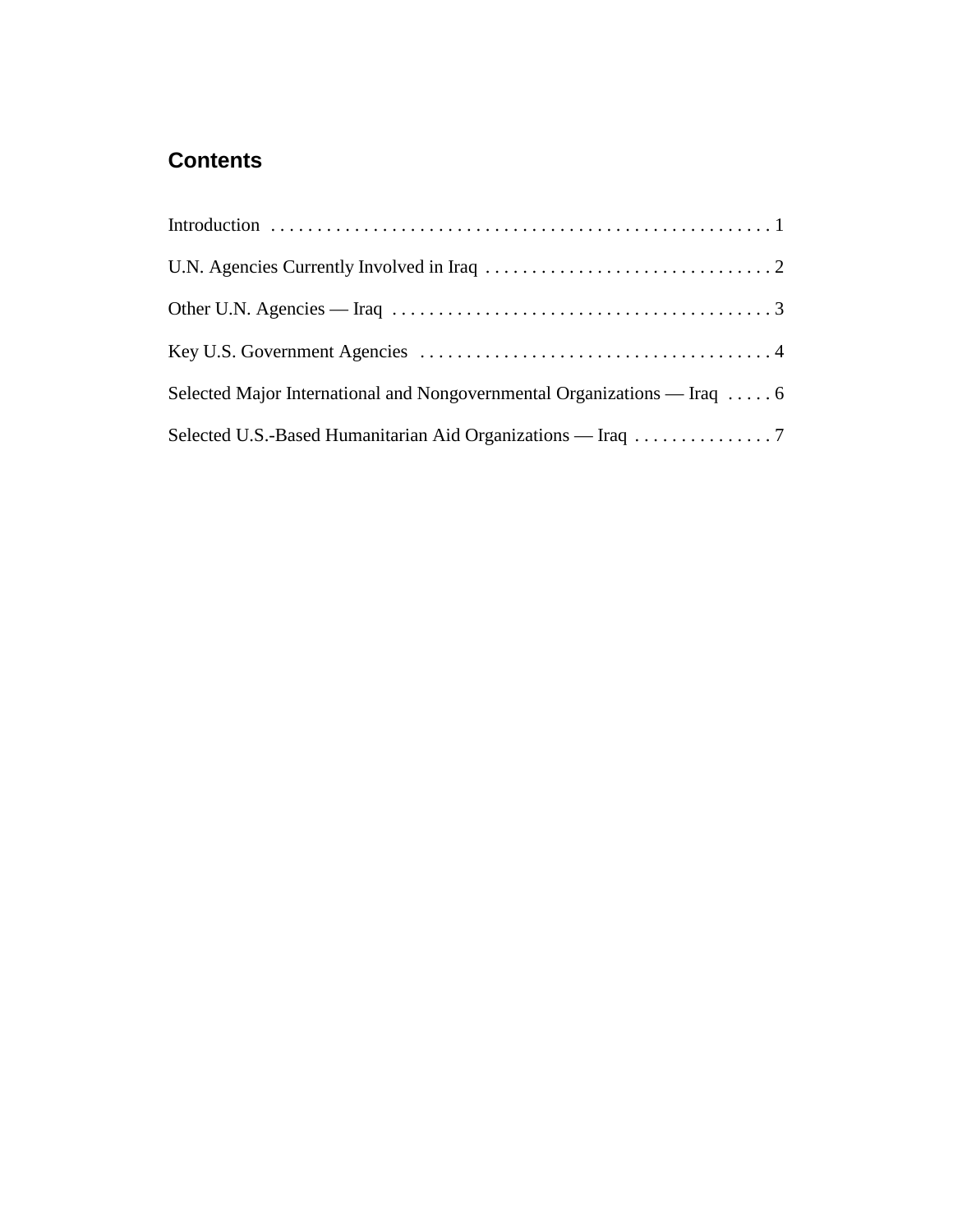## Iraq: United Nations and Humanitarian Aid Organizations

## **Introduction**

The war with Iraq (Operation Iraqi Freedom), which began on March 19, 2003, to overthrow Saddam Hussein and change the regime was accomplished when the Iraqi regime fell on April 9, 2003. However, coalition forces continue to combat insurgents and are currently attempting to stabilize the security situation in Iraq.<sup>1</sup>

On June 28, 2004, Ambassador L. Paul Bremer, who was the chief civil administrator in Iraq and head of the Coalition Provisional Authority (CPA), handed over the appropriate legal documents transferring full sovereignty to the interim government of Iraq. The transfer of power was sanctioned under United Nations Security Council Resolution 1546,<sup>2</sup> which approved U.S. and British plans to hand over power to Iraq on June 30, 2004. The CPA no longer exists, and the Iraqi government is now running the day-to-day operations of its country.<sup>3</sup>

On January 30, 2005, elections were held in Iraq for a transitional National Assembly and a permanent constitution was adopted on October 15, 2005. On December 15, 2005, elections were held for a permanent (four year) national assembly and on May 20, 2006, Prime Minister designate Nouri al-Maliki named and won approval of a 39-member cabinet.<sup>4</sup> However, mounting U.S. casualties, the insurgency, and the increase of sectarian violence, which some believe may lead to an all-out civil war, have become major challenges for the Bush Administration.<sup>5</sup>

This report provides an annotated list of U.N. agencies involved in Iraq, key U.S. government agencies, and a sample list of major international and U.S.-based aid organizations that are providing humanitarian assistance to Iraq.

<sup>&</sup>lt;sup>1</sup> See CRS Report RL31339, Iraq: U.S. Regime Change Efforts and Post-Saddam *Governance*, by Kenneth Katzman.

<sup>&</sup>lt;sup>2</sup> For full text, see [http://www.un.org/Docs/sc/unsc\_resolutions04.html].

<sup>3</sup> State Department, Bureau of Public Affairs Fact Sheet, *Iraq's Transition to Self-Government*, June 28, 2004, available at [http://www.state.gov/p/nea/rls/34057.htm].

<sup>4</sup> See CRS Report RS21968, *Iraq: Elections, Government, and Constitution*, by Kenneth Katzman.

<sup>5</sup> See CRS Report RL31339, *Iraq: U.S. Regime Change Efforts and Post-Saddam Governance*, by Kenneth Katzman.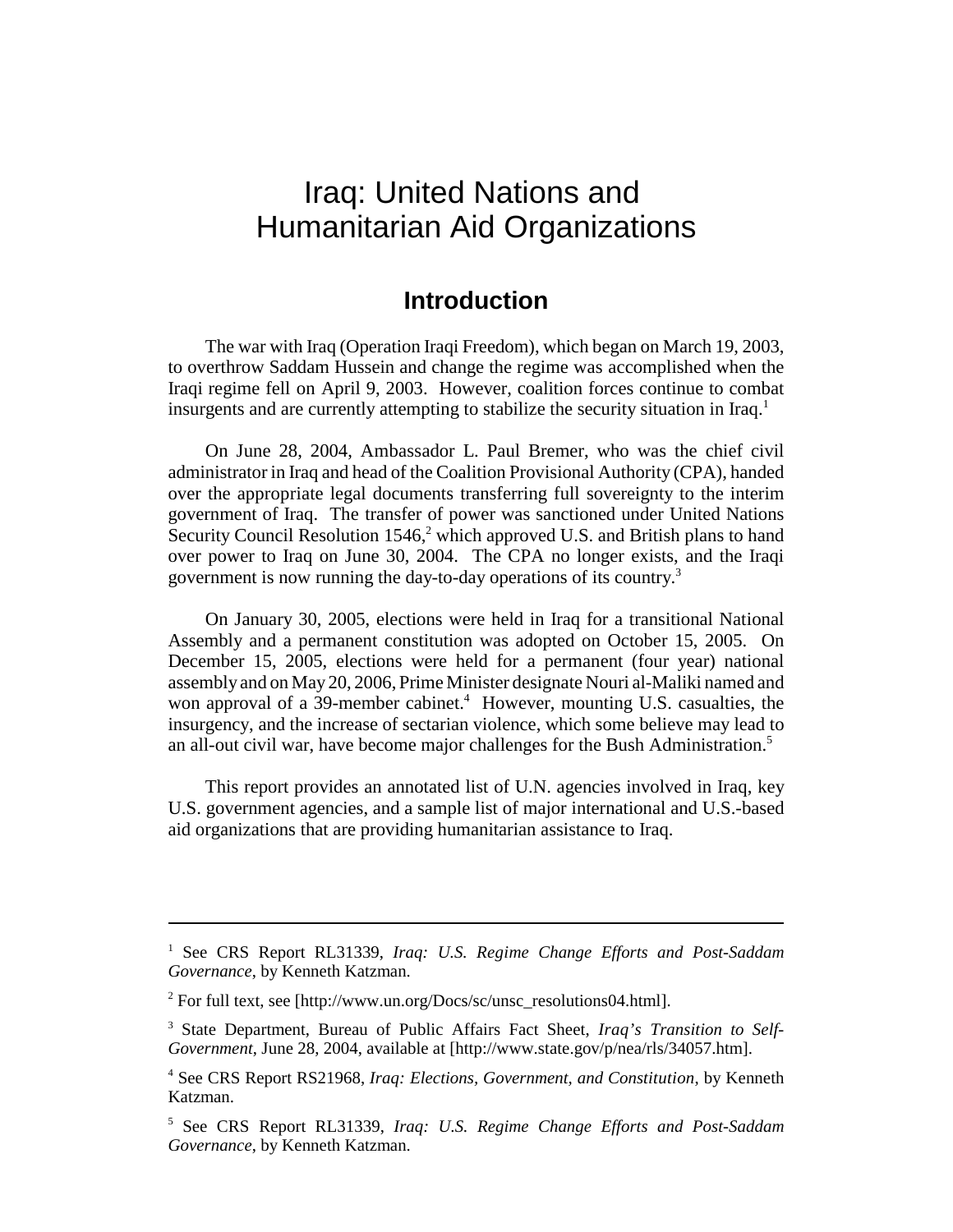## **U.N. Agencies Currently Involved in Iraq**

Following is a list of U.N. agencies currently providing humanitarian assistance to Iraq. Internet addresses of the U.N. agencies as well as links to their websites on Iraq (if available) are provided.

#### **The U.N. Assistance Mission for Iraq (UNAMI)**

[http://www.uniraq.org/]

The UNAMI was mandated by the U.N. Security Council Resolution 1500<sup>6</sup> on August 14, 2003, as a mission to oversee the U.N. Oil for Food program handover on November 21, 2003. Currently, this mission will help direct the United Nations' future role and the various humanitarian and reconstruction programs in Iraq, and this site is a Web portal for U.N. agencies and NGOs working in Iraq.

#### **U.N. E-MINE Electronic Mine Information Network — Iraq Update**

[http://www.mineaction.org/country.asp?c=14]

Following the invasion in 2003, a National Mine Action Authority (NMAA) was established in Baghdad, with Regional Mine Action Centers (RMAC) in Erbil in the north and in Basra in the south. *Landmine Monitor* reports, *Mine Action* projects and related documents concerning Iraq are available at this site.

#### **UNICEF Programs in South and Central Iraq**

[http://www.unicef.org/emerg/iraq/index.html]

UNICEF (United Nations Children's Fund) [http://www.unicef.org/] is an advocate for the protection of children's rights and is tasked to help children living in poverty, reduce childhood death and illness in developing countries, and protect children in the midst of war and natural disasters.

#### **U.N. Development Programme (UNDP) in Iraq**

[http://www.iq.undp.org/]

UNDP [http://www.undp.org/] is the United Nations' global development network, helping countries build solutions to the challenges of democratic governance, poverty reduction, crisis prevention and recovery, energy and environment, information and communications technology, and HIV/AIDS. The United Nations Development Programme has been present in Iraq since 1976.

#### UNDP's **Electricity Network Rehabilitation Programme (ENRP) in Northern Iraq**

[http://www.enrp.undp.org/]

The ENRP's overall objectives are primarily the rehabilitation, installation, and development of the electricity network in the three northern governorates of Dohuk, Erbil, and Suleimaniyah in Iraq.

### **World Food Programme (WFP) Country Involvement — Iraq**

[http://www.wfp.org/country\_brief/indexcountry.asp?country=368]

<sup>&</sup>lt;sup>6</sup> For full text, see [http://www.un.org/Docs/sc/unsc\_resolutions03.html].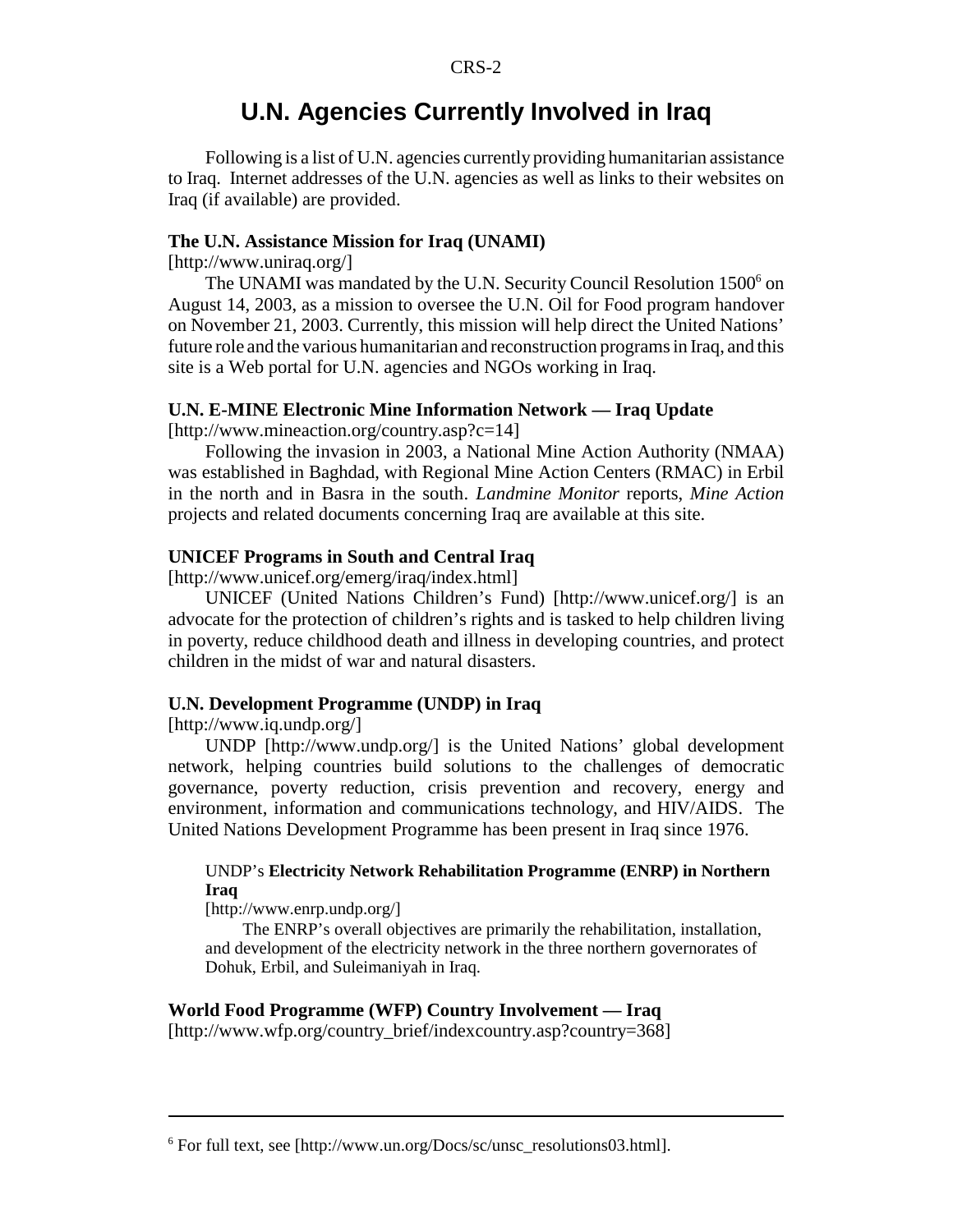The WFP [http://www.wfp.org/] was set up in 1963 and is the U.N. agency that combats global hunger and supports economic and social development in countries of need.

#### **World Health Organization (WHO) Iraq Country Page**

[http://www.who.int/country/irq/en/]

WHO [http://www.who.int/en/] is the United Nations' specialized agency for health.

## **Other U.N. Agencies — Iraq**

#### **Office for the Coordination of Humanitarian Affairs (OCHA)**

[http://ochaonline.un.org/]

The OCHA works with governments, nongovernmental organizations (NGOs), U.N. agencies and individuals, and helps them mobilize and coordinate their efforts in responding to disasters, emergencies or a humanitarian crisis around the world.

#### **U.N. Environment Programme (UNEP)**

[http://www.unep.org/]

The UNEP works to promote the future of the earth's environment. Its activities cover a wide range of environmental issues, including the promotion of environmental science and information and dealing with environmental disasters and emergencies. The UNEP in 1993 issued a report on the environmental effects of oil spills as a result of the 1991 Iraq-Kuwait conflict.<sup>7</sup>

#### **U.N. High Commissioner for Refugees (UNHCR)**

[http://www.unhcr.org/cgi-bin/texis/vtx/home]

The agency's primary purpose is to safeguard the rights and well-being of refugees, and coordinates efforts to protect refugees and resolve refugee problems worldwide. For information specifically on Iraq, click on the "Search *Ref*world" link below the search box and then select *Iraq* from the "Country Index" box.

Two U.N. websites provide background information and major documents pertaining to Iraq, and current news and information concerning the U.N. role in Iraq, respectively:

#### **ReliefWeb Iraq**

[http://www.reliefweb.int/rw/dbc.nsf/doc104?OpenForm&rc=3&cc=irq]

This ReliefWeb Iraq page contains the latest major documents and background information on humanitarian issues pertaining to Iraq.

<sup>7</sup> U.N. Environment Programme, *Updated Scientific Report on the Environmental Effects of the Conflict between Iraq and Kuwait*, Mar. 8, 1993, United Nations document UNEP/GC.17/lnf.9. This document summarizes the United Nations' findings on the environmental impacts of the oil fires and oil spills during the 1991 Gulf War.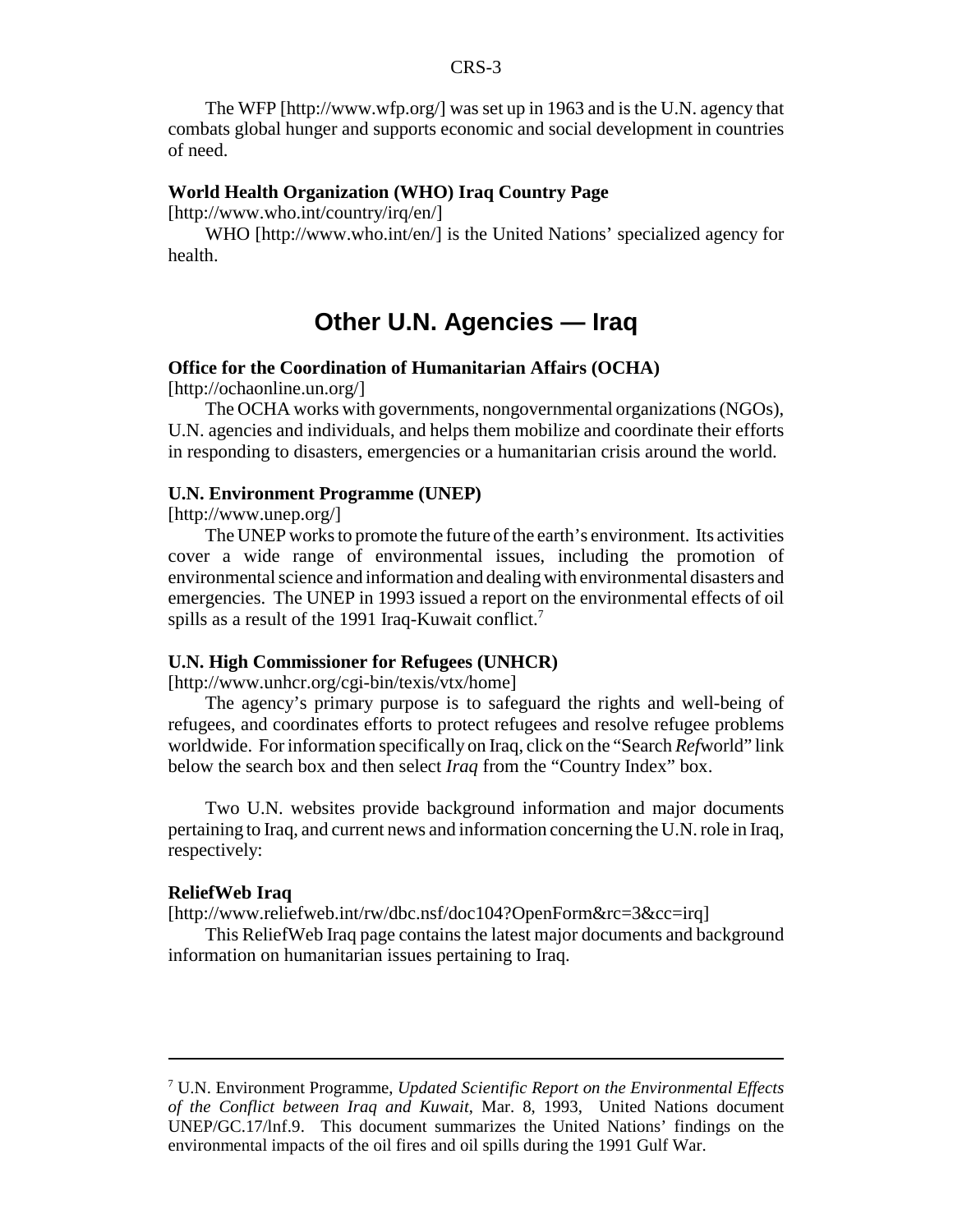#### CRS-4

ReliefWeb [http://www.reliefweb.int/rw/dbc.nsf/doc100?openForm] is a project of the United Nations' Office for the Coordination of Humanitarian Affairs (OCHA) and serves the information needs of the humanitarian community.

#### **U.N. News Centre: Iraq**

[http://www.un.org/apps/news/infocusRel.asp?infocusID=50&Body=Iraq&Body1=] The Iraq page provides current news stories and information on the United

Nations' role and work in Iraq.

The *U.N. News Centre* [http://www.un.org/News/] is a U.N. news service that provides the latest daily news covering the United Nations, as well as links to other U.N. news resources.

## **Key U.S. Government Agencies**

Following is a list of key U.S. government agencies that are currently involved in providing humanitarian assistance to Iraq. Internet addresses of these agencies as well as links to their websites on Iraq (if available) are provided.

#### **Agency for International Development (USAID)**

Assistance for Iraq

[http://www.usaid.gov/iraq/]

USAID is an independent federal government agency responsible for providing economic and humanitarian assistance around the globe. Information is provided on all USAID assistance programs by country and region.

Following are offices within USAID that also provide some type of specialized humanitarian assistance:

#### **Office of Foreign Disaster Assistance (OFDA)**

Iraq: Humanitarian Aid and Reconstruction Assistance Updates [http://www.usaid.gov/iraq/updates/index.html]

The OFDA focuses on disaster prevention, preparedness, and delivery of disaster relief.

#### **Office of Food for Peace (FFP)**

[http://www.usaid.gov/our\_work/humanitarian\_assistance/ffp/]

The FFP makes commodity donations to NGOs to address the needs of food security through five-year development projects and through emergency food assistance.

#### **Office of Transition Initiatives (OTI)**

[http://www.usaid.gov/our\_work/cross-cutting\_programs/transition\_initiatives/]

The OTI helps local partners advance peace and democracy in major conflict-prone countries, and works closely with local, national, international, and nongovernmental partners to carry out short-term, high-impact projects that increase momentum for peace, reconciliation, and reconstruction, including encouraging measures to bring the military under civilian democratic control.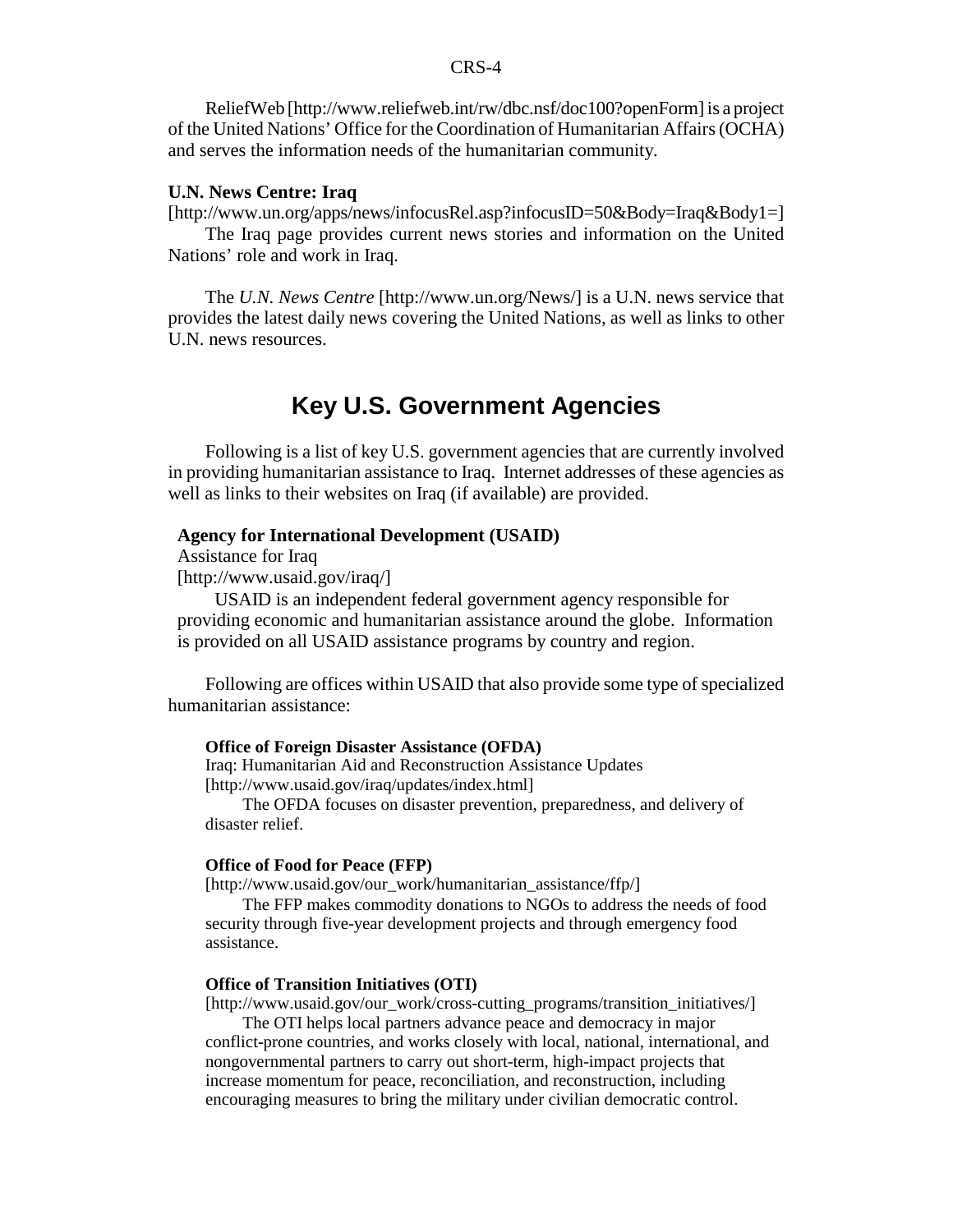#### **Bureau of Population, Refugees, and Migration (PRM)**

[http://www.state.gov/g/prm/]

The PRM of the Department of State coordinates U.S. international population policy and promotes its goals through bilateral and multilateral cooperation. It works closely with the U.S. Agency for International Development, which administers U.S. international population programs. PRM also administers and monitors U.S. contributions to international and nongovernmental organizations to assist and protect refugees abroad.

#### **Coalition Provisional Authority (CPA)8**

[http://www.cpa-iraq.org/]

The CPA, which was responsible for the administration and humanitarian efforts in Iraq, and headed by former diplomat L. Paul Bremer III, ceased to exist as of June 28, 2004. Current information concerning Iraq may be found at the U.S. Embassy in Iraq website [see below].

#### **U.S. Embassy in Iraq**

[http://iraq.usembassy.gov/]

This website provides current information for the new sovereign Iraq, which includes "Key Embassy Links" and other useful information concerning Iraq.

#### **Department of Agriculture**

[http://www.usda.gov/]

United States Department of Agriculture Foreign Agricultural Service (FAS) page *Rebuilding Agriculture and Food Security in Iraq*. [http://www.fas.usda.gov/icd/iraq/iraq.asp]

See Country Pages — Iraq.

[http://www.fas.usda.gov/hotpages/default.asp?lstCode=IZ&submit=Submit+Query]

#### **Office of Foreign Assets Control (OFAC)**

[http://www.ustreas.gov/offices/enforcement/ofac/index.html]

The OFAC of the U.S. Department of the Treasury administers and enforces economic and trade sanctions based on U.S. foreign policy and national security goals against targeted foreign countries, terrorists, international narcotics traffickers, and those engaged in activities related to the proliferation of weapons of mass destruction. The OFAC also issues licenses for American NGOs planning to provide humanitarian assistance independently to the Iraqi people.

See OFAC's Sanctions Program and Country Summaries — Iraq Sanctions: [http://treas.gov/offices/enforcement/ofac/programs/iraq/iraq.shtml]

#### **Office of Humanitarian Assistance and Mine Action (HA/MA)**

[http://www.dsca.osd.mil/programs/HA/HA.htm]

The HA/MA is part of the Defense Security Cooperation Agency (DSCA). It provides supervision and oversight of the Department of Defense (DOD) humanitarian mine action and humanitarian assistance programs for the Director,

<sup>&</sup>lt;sup>8</sup> Due to the dissolution of the CPA, this site for the CPA-Iraq Coalition will no longer be updated. It will remain available for historical purposes until June 30, 2006.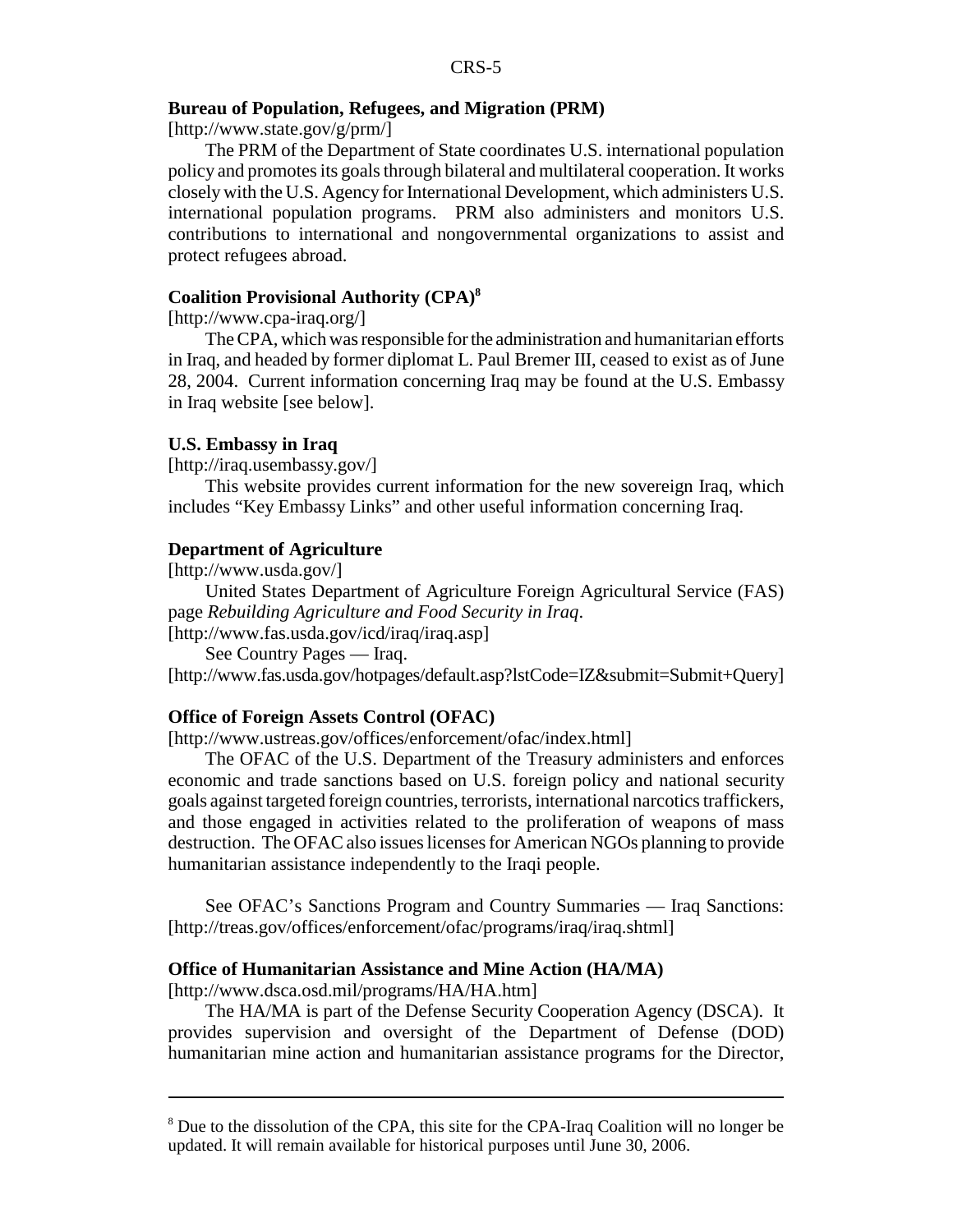DSCA. The DOD programs include the Humanitarian Mine Action program (HMA), the Humanitarian Assistance (HA) program, the Humanitarian and Civic Assistance (HCA) program, and the Foreign Disaster Relief Assistance and Emergency Response (FDR/ER) program.

#### **Office of International Information Programs (IIP)**

[http://usinfo.state.gov/]

The IIP, part of the Department of State, is the principal international communications service for the State Department.

See Iraq Update for latest news, including the Administration's plans on humanitarian assistance and fact sheets concerning Iraq. [http://usinfo.state.gov/mena/middle\_east\_north\_africa/iraq.html]

## **Selected Major International and Nongovernmental Organizations — Iraq**

Following is a list of major international aid organizations that may possibly provide humanitarian assistance to Iraq. Internet addresses of the humanitarian aid organizations as well as links to their websites on Iraq (if available) are provided.

**Doctors Without Borders\*** (French name: Médecins Sans Frontières, or MSF) [http://www.doctorswithoutborders.org/]

MSF, founded by French doctors in 1971, delivers emergency aid to victims of armed conflict, epidemics, and natural and man-made disasters, and to others who lack health care due to social or geographical isolation.

MSF News from Iraq press releases: [http://www.doctorswithoutborders.org/ news/iraq.cfm]

**\*Note**: According to a November 4, 2004, MSF press release, "MSF Stops Activities in Iraq," MSF is "closing its programs in Iraq due to the escalating violence in the country."9

#### **Human Rights Watch (HRW)**

[http://www.hrw.org/]

HRW is an NGO dedicated to protecting the human rights of people around the world.

Current information on Iraq: [http://hrw.org/doc/?t=mideast&c=iraq] HRW Publications on Iraq: [http://hrw.org/doc/?t=mideast\_pub&c=iraq]

Background on War in Iraq: [http://www.hrw.org/campaigns/iraq/]

HRW World Report 2006 — Iraq and Iraqi Kurdistan: [http://hrw.org/english/docs/2006/01/18/iraq12215.htm]

#### **International Committee of the Red Cross (ICRC)**

[http://www.icrc.org/]

The ICRC, established in 1863, is impartial, neutral, and independent international organization whose exclusively humanitarian mission is to protect the

<sup>&</sup>lt;sup>9</sup> Full text of the November 4, 2004, MSF Press Release, "MSF Stops Activities in Iraq," available at [http://www.doctorswithoutborders-usa.org/pr/2004/11-04-2004.cfm].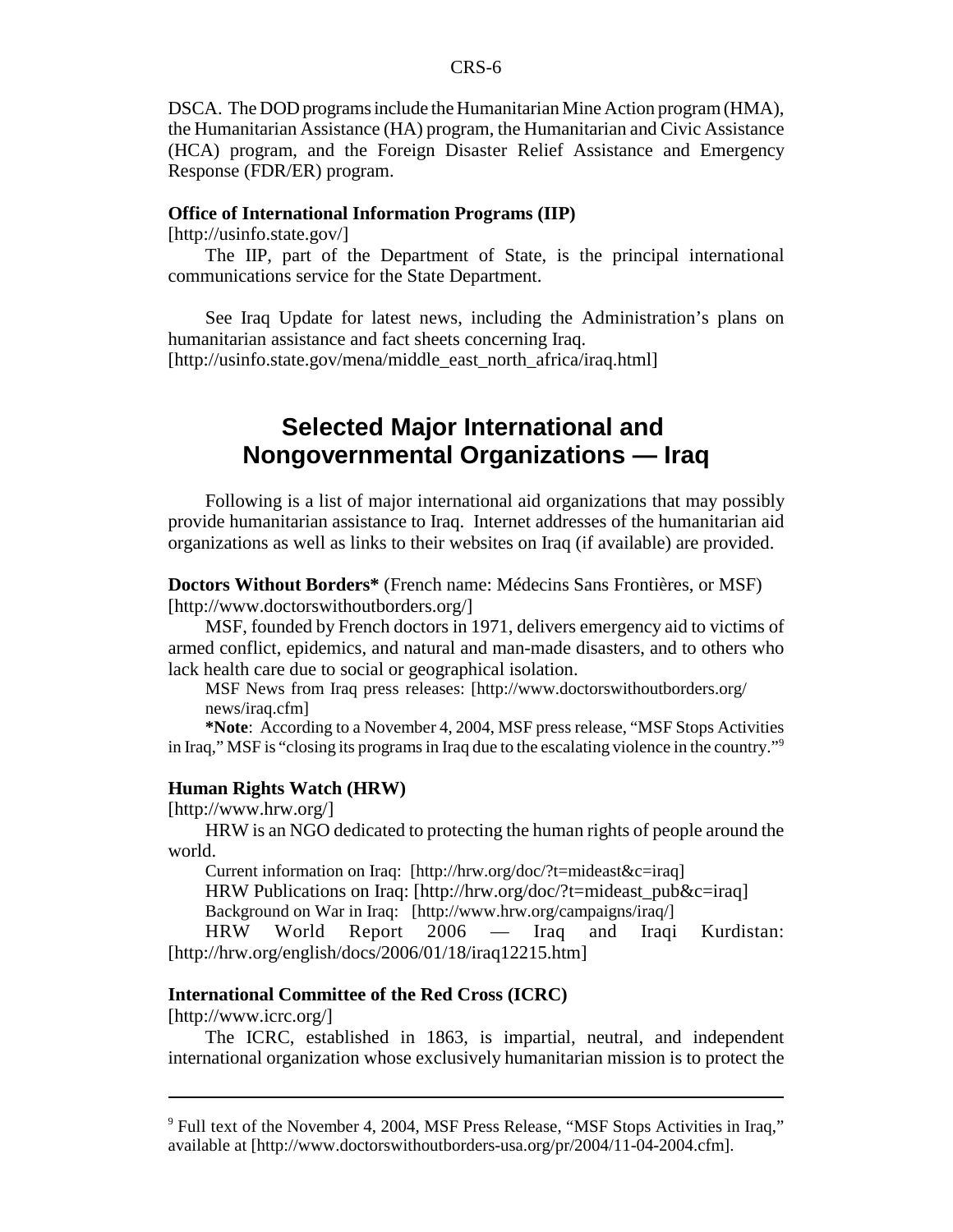lives and dignity of victims of war and internal violence and to provide them with assistance.

ICRC in Iraq: [http://www.icrc.org/Web/eng/siteeng0.nsf/iwpList74/ F8EB853A6796F202C1256B6600601EDD]

**International Federation of Red Cross and Red Crescent Societies (IFRC)** [http://www.ifrc.org/]

The IFRC is the world's largest humanitarian organization, and its mission is to improve the lives of vulnerable people by mobilizing the power of humanity.

IFRC in Iraq: [http://www.ifrc.org/where/country/cn6.asp?countryid=87]

#### **Oxfam International**

[http://www.oxfam.org/eng/index.htm]

Oxfam International is a confederation of 12 organizations working together in more than 100 countries to find lasting solutions to poverty, suffering, and injustice.

Oxfam Briefing Paper: *Iraq: Humanitarian-Military Relations*, March 2003, [http://www.oxfam.org/en/files/pp030312\_iraq\_hummil\_relations.pdf?search term=iraq]

## **Selected U.S.-Based Humanitarian Aid Organizations — Iraq**

Following is a selected list of U.S.-based aid organizations that may possibly provide humanitarian assistance to Iraq. Internet addresses of the aid organizations as well as links to their Web pages on Iraq (if available) are provided.

#### **American Friends Service Committee (AFSC)**: Iraq Resources

[http://www.afsc.org/iraq/guide/default.shtm]

The AFSC [http://www.afsc.org/] is a Quaker organization that includes people of various faiths who are committed to social justice, peace, and humanitarian service.

#### **Catholic Relief Services (CRS)**: Work in Iraq

[http://www.crs.org/our\_work/where\_we\_work/overseas/middle\_east\_and\_north\_ africa/iraq/index.cfm]

CRS [http://www.crs.org/] was founded by the Catholic Bishops of the United States to assist the poor and disadvantaged outside the country.

#### **Church World Service (CWS)**: Statement on Iraq

[http://www.churchworldservice.org/news/Iraq/index.html]

CWS [http://www.churchworldservice.org/] is the relief, development, and refugee assistance ministry of 36 Protestant, Orthodox, and Anglican denominations in the United States. CWS works worldwide to meet human needs and foster selfreliance.